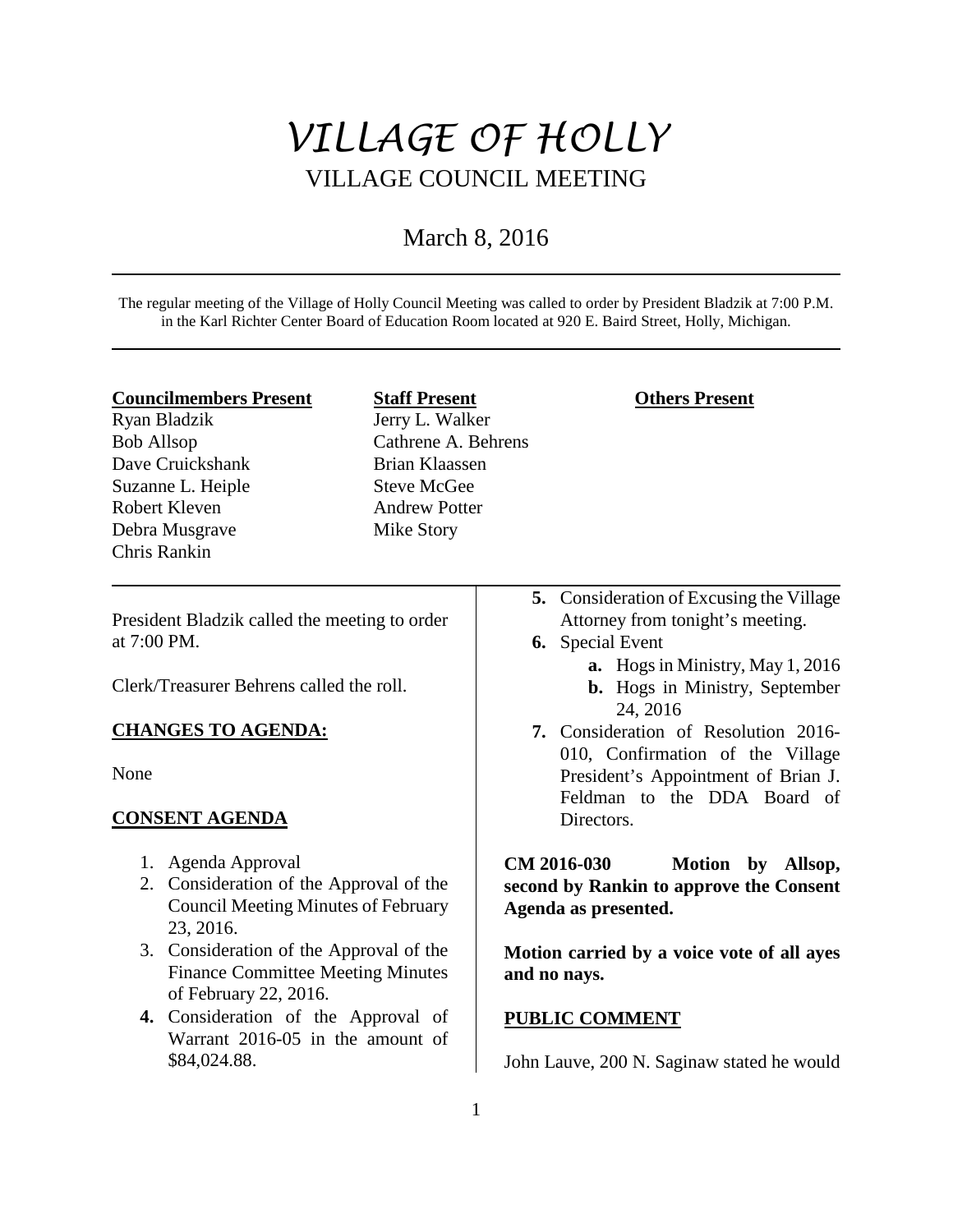like to talk a little further about the bike lane proposal where they want to take two lanes of traffic on N. Saginaw and reduce it by 50% for that street. He has reviewed some of the objections and has circulated a petition and he would like to give them a copy of that. What is interesting is that in the survey that was taken, only about 10% of the people were in support of the bike lanes. This is such a significant change and will have a great impact on the community and should be discussed in greater detail before you approve it. He thinks that it should be held off until the election. It's going to have a great impact on the street, he lives on the street and he doesn't think that it is appropriate and he thinks it needs greater discussion and he would like to place the petition on the record. There is great opposition to it because there is going to be 12 bicycles a day versus 12,000 vehicles per day. He looked up the deaths of people who are killed on these things and it is going to be horrendous.

John Elliott, 1091 Orchard Drive on Bevin's Lake and he just got word yesterday and understands that there is an intent on putting a dock out on the lake.

President Bladzik stated there has been discussion as a part of Imagine Midtown and one of the proposals is an idea to extend a boardwalk and path out to be able to walk out along Ganshaw Park

Mr. Elliott asked if they were going to extend a dock out onto the lake.

President Bladzik stated that there were no details whatsoever at this time. It is only a concept.

Mr. Elliott asked how he would stay abreast of this.

President Bladzik stated to keep in touch with Village offices and the Parks Commission will look at this in the coming months. The Village does not have the funds to pay for this project anytime soon in his own opinion. He stated it was just a concept on a larger proposal on how to develop our Midtown. This would be a very expensive project and right now it is just an idea and it came about since the park runs along the lake anyways it was an idea of how to extend pedestrian resources. There are no details at this time, it is just an idea.

Scott Stevens, 1121 Hubble Drive, stated he has similar concerns as Mr. Elliott. A couple of things to keep in mind is there are protected wetlands on this lake and they have migratory birds, in the spring and the fall they nest right in the area where there would be a boardwalk or dock, so this is a big concern. He has been on the lake for 18 years and his understanding is that when Mr. Hubble owned the lake he deeded to the Village that property to be a park on the sole condition that the lake remain a private lake, not to provide access to the public. His concern is that if a boardwalk and dock are put in, that may encourage people to come in with kayaks and canoes and other craft and he thinks that would be a shame considering he bought a home on a private lake.

Larry Magaw, 213 Washington stated regarding Hubble Lake; he understands also that part of the lake is where fish spawn and that would have a big impact there if the area were disturbed. Another part of the road diet is to move the sidewalk closer to the lake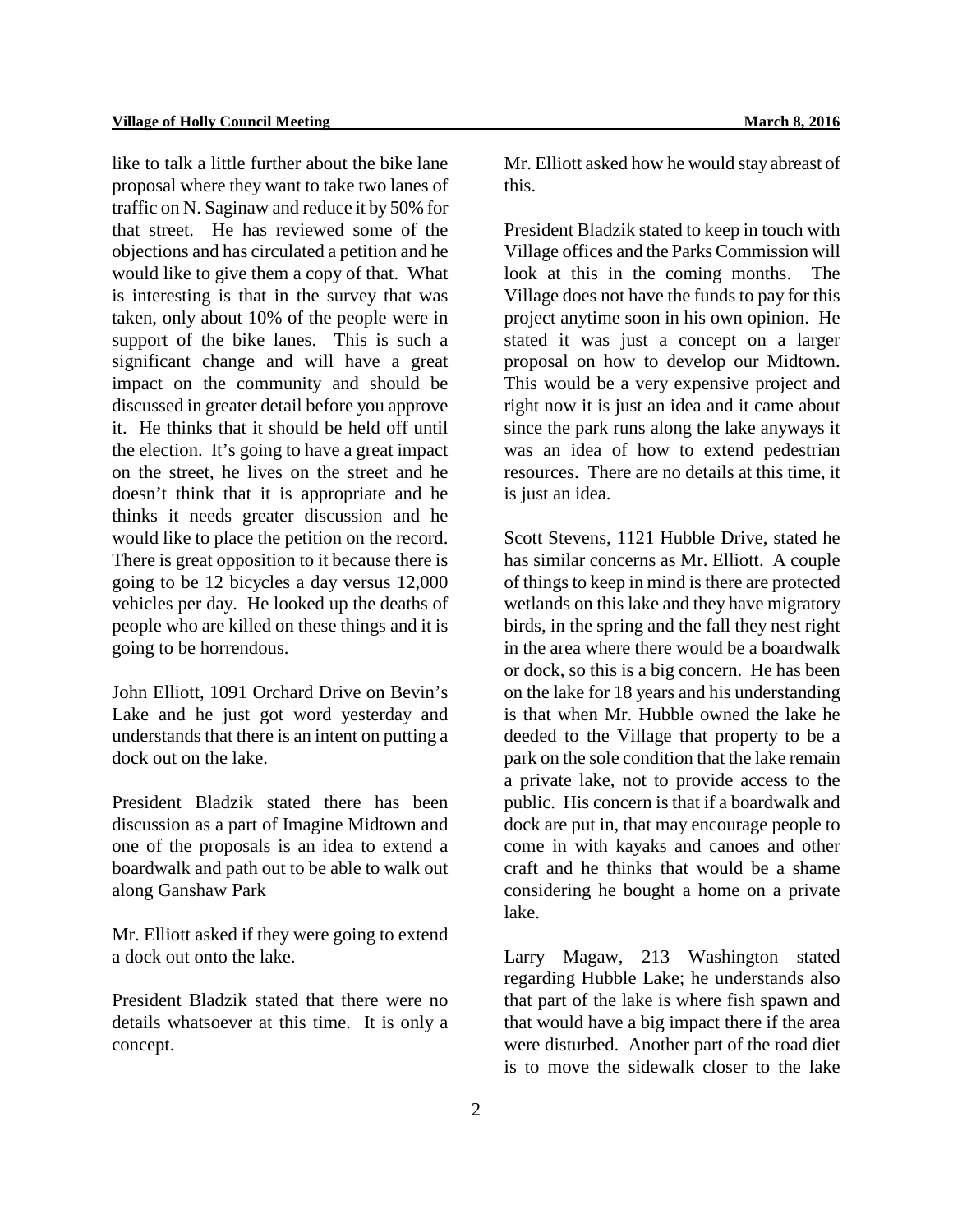along the front between the parking lot and the lake and he thinks the sidewalk should remain where it is to avoid disturbing that shore area.

#### **OLD BUSINESS**

## **#1. Consideration of the Approval of the Council Meeting Minutes of February 9, 2016.**

Council Member Kleven stated on February 9<sup>th</sup> we were discussing the rules and procedures concerning public comment and one of our citizen's names was brought up as a bad example for public comment and he believes that citizen's name needs to be put in the minutes. If you are not here and you read your name used in a derogatory manner you can come back the next week and ask why your name was brought up. He wants the comments concerning Larry Lilly be added.

**CM 2016-031 Motion by Kleven, second by Cruickshank to add the comments made concerning Larry Lilly to the minutes of the council meeting of February 9, 2016.** 

Council Member Rankin stated that going from memory he didn't feel that Larry Lilly's name was brought up in a derogatory manner. It was just mentioned that he would be one to take advantage of every opportunity to speak at a meeting and he would because he likes to speak at every meeting. As to the derogatoriness of his name being brought up he doesn't feel it was that at all.

Council Member Heiple stated she did not believe that there was a derogatory intent to it.

Council Member Kleven stated that all he is

saying is that good, bad or indifferent, anybody's name, any citizen who is called out by a council person, their name should be in the minutes, no question.

Larry Magaw, 213 Washington stated the function of this body is to represent the citizens and when one of those citizens speaks or is spoken about, it should be in the minutes.

Council Member Cruickshank stated that he is somewhere in the middle and thinks that if someone's name is mentioned, it should be at least mentioned. He asked if Council Member Kleven was asking for verbatim quotes.

Council Member Kleven asked if anyone was afraid that it was verbatim.

Council Member Cruickshank stated that he believes this would be a rules and procedure change outside the meeting minutes process.

Council Member Kleven stated he was just asking that she take it off the minutes verbatim and just add it to the minutes of February  $9<sup>th</sup>$  so it is on the record, good, bad or indifferent, if we are going to call out people's names at this council, citizens who pay taxes here should have the right to know that their name was called out.

President Bladzik stated that Council Member Kleven's motion was that the comments about Larry Lilly be added to the minutes of February  $9<sup>th</sup>$ . In his opinion, verbatim would be a separate action.

Larry Magaw, 213 Washington asked the Clerk to read the motion back to him verbatim.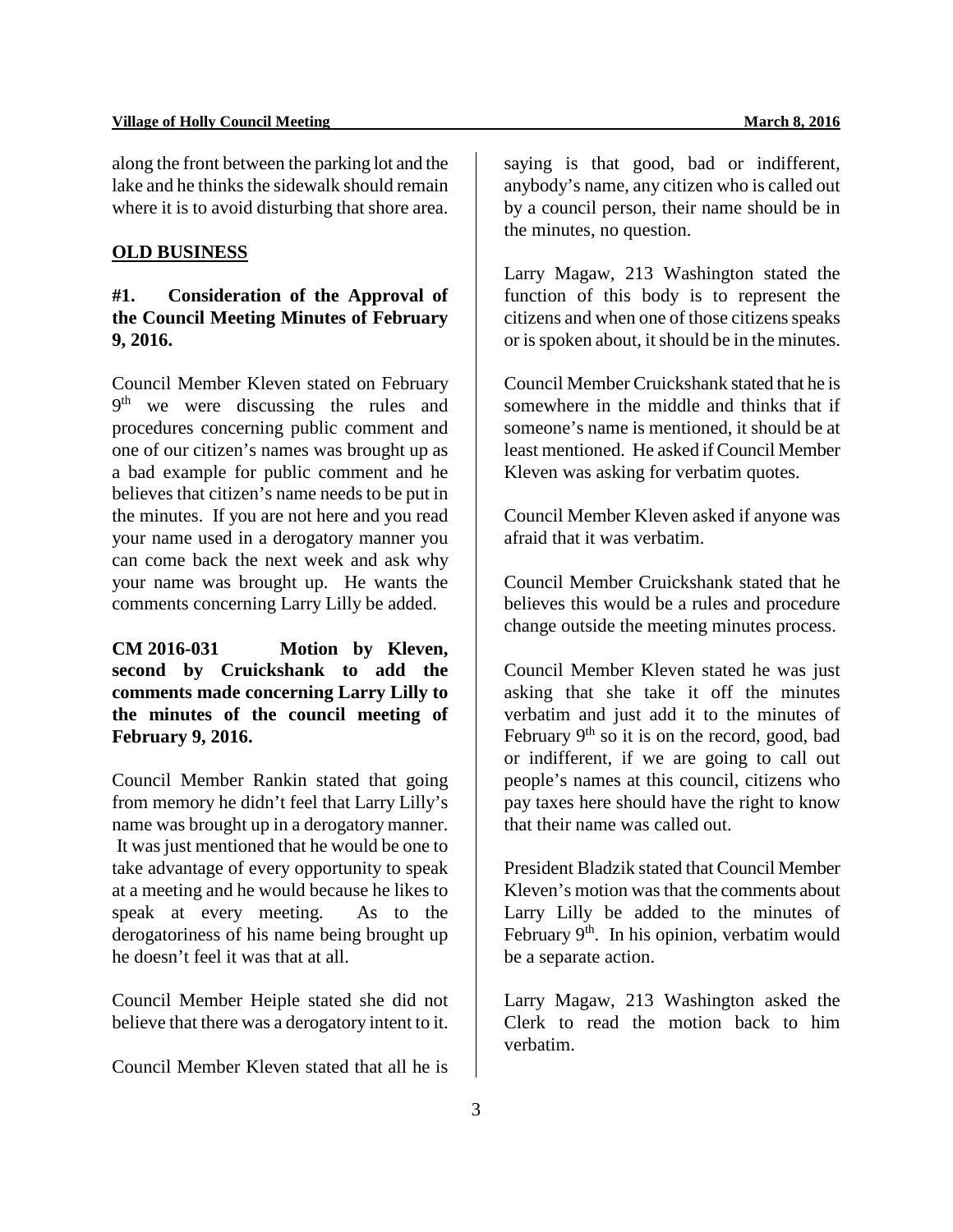The Clerk stated that she does not have the word verbatim nor does she type the rough draft verbatim.

Mr. Magaw stated that he doesn't think we need to muddy the waters with the word verbatim, all he wanted was the person's name in the minutes.

President Bladzik stated that is what he was trying to clarify because as Mr. Kleven was clarifying he was using the word verbatim.

#### **Roll call vote was as follows:**

**Voting for: Cruickshank, Kleven Voting against: Heiple, Kleven, Musgrave, Rankin, Bladzik, Allsop Absent: None Motion failed**

**CM 2016-032 Motion by Rankin, second by Musgrave to approve the Council Meeting Minutes of February 9, 2016.** 

**Motion carried by a voice vote of six ayes and one nay.** 

#### **NEW BUSINESS**

## **#1. Consideration of the Waste Water Treatment Plant Influent Web Well Cleaning by Young's Environmental.**

WWTP Director Tim Stallcup stated he was here tonight to discuss flushable wipes. The proposal before the council is to clean out their influent wet well. He stated that where the sewage comes in, a lot of people are flushing down the toilet these disposable wipes which do not break down like toilet paper. It has created a plastic mat on our wet wells. Imagine it as a big tank and the mat is about four feet thick and when that goes into equipment it just destroys it. We had this done two years ago and the cost was \$9,600, the mat wasn't as thick, the problem just gets worse and worse as time goes on and people read on the container flushable wipes, so they flush the wipes, but it is costing the taxpayer's money. It is not just in Holly, it is all over. You can google flushable wipes and you can see some of these masses in these lift stations and waste water plants. He tried to get three quotes, the one guy never called him back, he spoke to him in September and they have since went out of business. The other two were pretty far off. This is a tough thing to estimate cost, he has put \$17,600 and that is a high figure. This is a pretty good estimate but it is hard to tell because it is in a confined space underneath a concrete floor so it is hard to tell how thick it is throughout the well area. When you look at infrastructure problems, it is happening all over, it's a heck of a problem. The EPA is talking about lobbying to do away with these flushable wipes because it is such a huge problem, you'll see them on beaches out west where they have sewer overflows.

Council Member Kleven asked if it was approximately 45 tons to remove. The way his figures work it works out to be about \$390 per ton. He asked where they dispose of this material.

Mr. Stallcup stated that it was used as a fertilizer supplement. It is injected into the soil and the soil is tested, the bio solids are tested as well as the nutrient values and all of the toxic stuff that could be in there.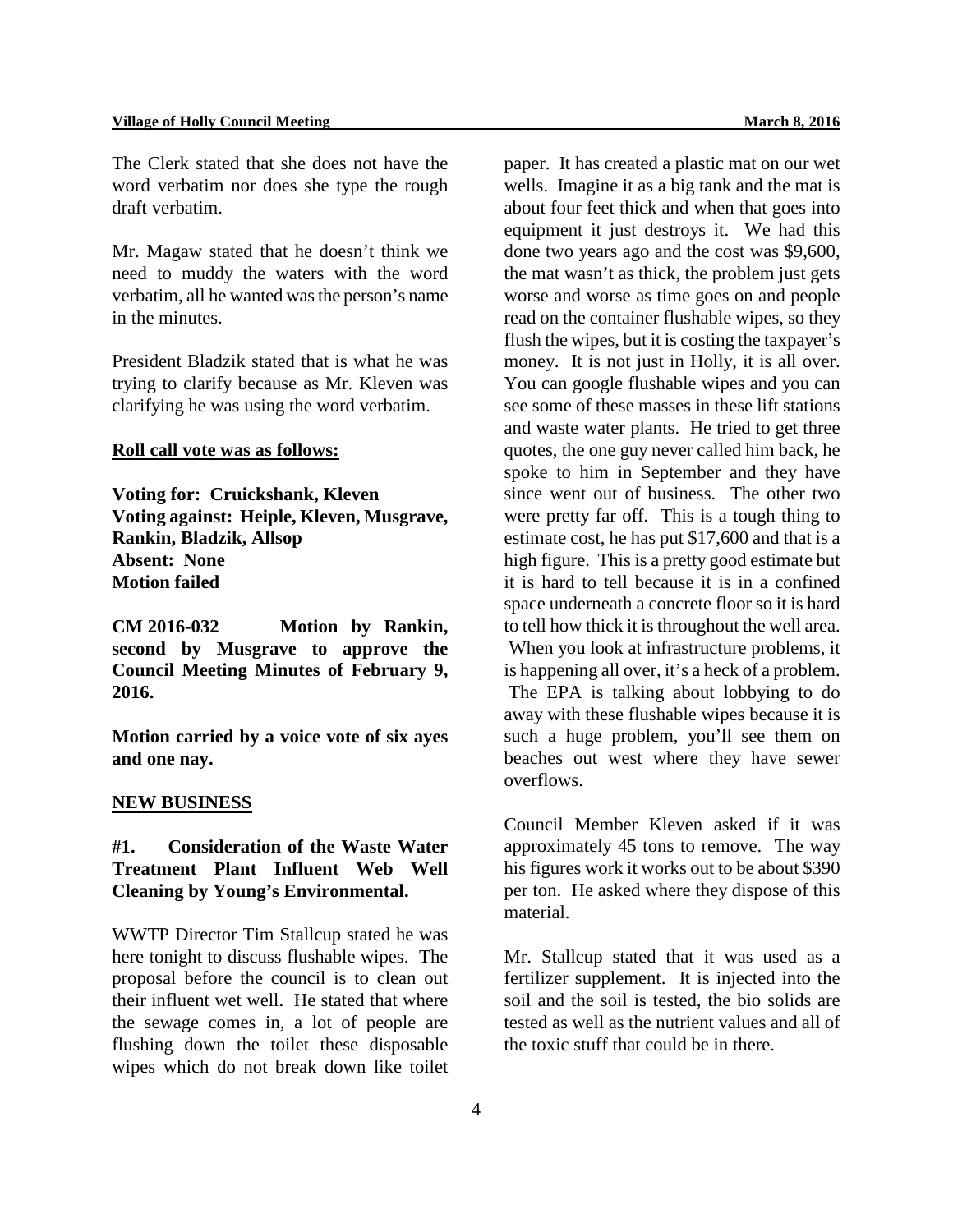John Lauve, 200 N. Saginaw asked why there was not notice on this for instance on the water bills.

Mr. Stallcup stated staff was talking about it amongst themselves and have been talking about it.

Council Member Heiple asked if this needed a budget amendment or if the funds were budgeted.

Mr. Stallcup stated they would not. They were going to clean their digesters but have made the decision to put it off until next fiscal year and they will be okay. He stated that it could use a cleaning but there is another four or five months until the new budget cycle and it should be good.

Council Member Kleven asked Tim Stallcup if he would recommend they educate the public.

Ms. Stallcup stated that Mr. Lauve had just mentioned that and they are talking about that or putting it on a flyer.

Larry Magaw, 213 Washington asked what they do with the wipes when they get them out of there.

Mr. Stallcup stated they take them to a licensed landfill after they analyze it to make everything is okay.

**CM 2016-033 Motion by Rankin, second by Musgrave to approve the Influent Wet Well Cleaning by Young's Environmental at an estimated cost of \$17,600.** 

#### **Roll call vote was as follows:**

**Voting for: Heiple, Kleven, Musgrave, Rankin, Allsop, Cruickshank, Bladzik Voting against: None Absent: None Motion carried.** 

## **#2. Consideration of the PASER Evaluation of Village Streets by Rowe Professional Services.**

DPW Director Klaassen stated that his recommendation is to get a Pacer Evaluation of Village streets by Rowe Professional Services. This provides an unbiased rating of the road. Pacer is a 1 to 10 scale with 1 being the worst and 10 being the best roads. Usually you have to be certified through the state to conduct PACER ratings and no one is currently certified in the DPW. By utilizing ROWE we will get an unbiased survey and will provide a map and presentation of which roads are the worst, which roads are the best and which roads need to be addressed first. Ultimately this will be put together to make future improvements.

Council Member Musgrave asked if this would come out of the road budget.

Mr. Klaassen stated that it would and he budgets annually for engineering services which is where the start of this project would come from.

President Bladzik asked when the last time this was done.

Mr. Klaassen stated that he does not believe it has ever been done in the Village.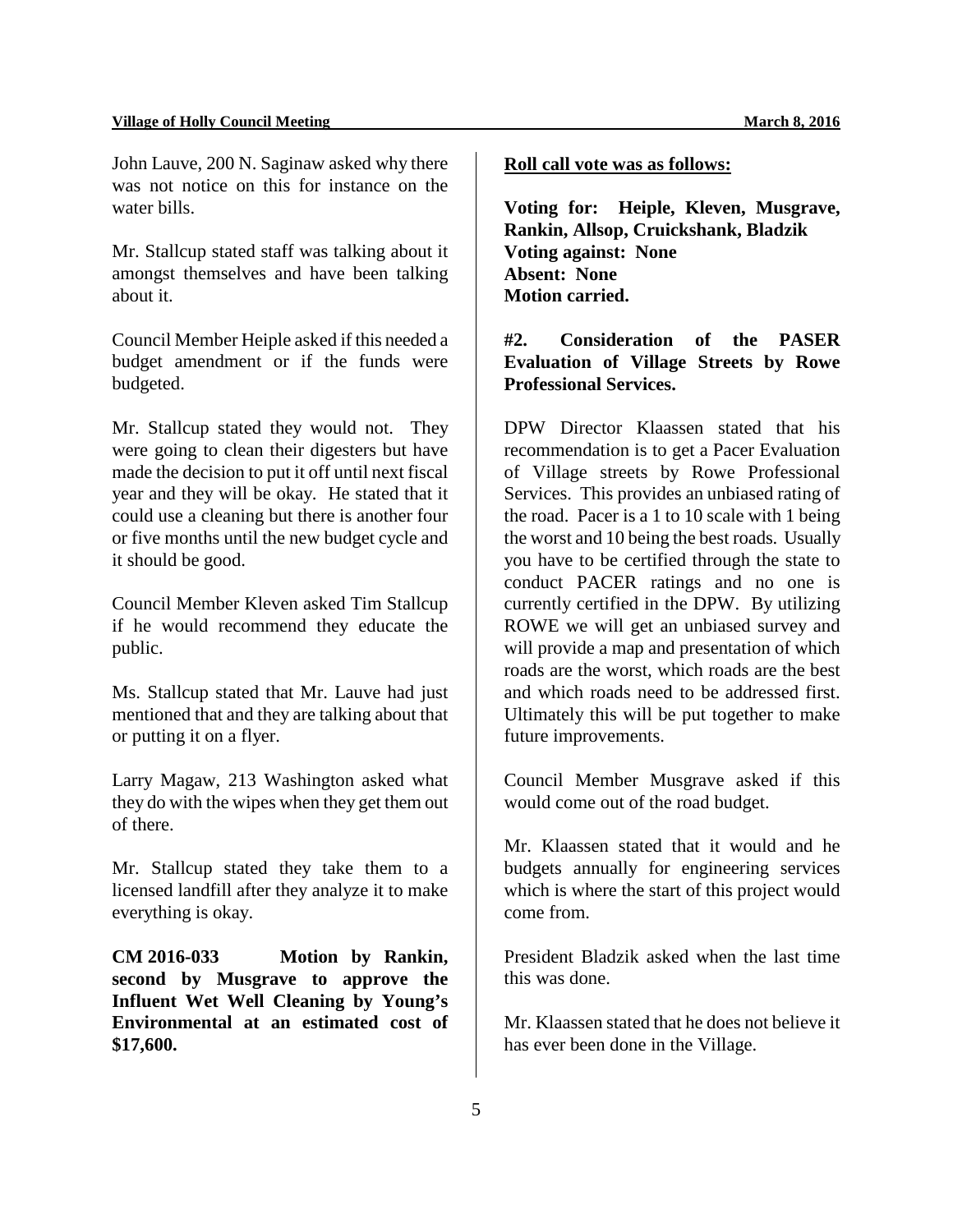President Bladzik asked when the last time a road was paved in the Village.

Mr. Klaassen stated that he has been here six years and he believes the last road done was Airport Road so that would be seven or eight years ago.

Council Member Kleven stated he was not trying to be facetious but asked if we couldn't just see for ourselves by sight what roads need to be worked on.

Mr. Klaassen stated that this is a manner of getting an unbiased opinion

Manager Walker stated there would be a considerable amount of man hours that will go into this and take away from the current work load. This independent evaluation will also propose different methods to fix the problem. Some might need to be replaced completely and other might only require a grind and a cap.

Council Member Musgrave asked if there would be a speed study during this process.

Mr. Klaassen stated overall they will look at different criteria for each road. The state puts out a manual which gives parameters. Most 10 roads are brand new, a nine was done last construction season, an eight you start to see some lateral cracks, and so forth. Once you get down below a five it is usually removal and replace.

Council Member Cruickshank asked if infrastructure would be included in that.

Mr. Klaassen stated that they would provide the road information and based upon the

information we have, staff can advise what infrastructure lies below a given road.

**CM 2016-034 Motion by Heiple, second by Musgrave to retain Rowe Professional Services to perform a PACER evaluation of Village Streets at a cost not to exceed \$5,960.** 

#### **Roll call vote was as follows:**

**Voting for: Heiple, Musgrave, Rankin, Allsop, Cruickshank, Bladzik Voting against: Kleven Absent: None Motion carried.** 

**#3. Consideration of the adoption of Ordinance #440, Regulation of Precious Gems and Metal Dealers in the Village of Holly.** 

**CM 2016-035 Motion by Musgrave, second by Rankin for the adoption of Ordinance #440 regulating Precious Gems and Metal Dealers in the Village of Holly.** 

**Motion by Rankin, second by Musgrave to waive the reading.** 

Manager Walker stated there is currently a business in the Village which deals in Precious Gems and Metals in the Village of Holly at 15180 N. Holly Road. There is a state requirement that businesses that do conduct this type of business register with the local unit of government. The ordinance that the council has in front of them is the ordinance that completes that registration requirement.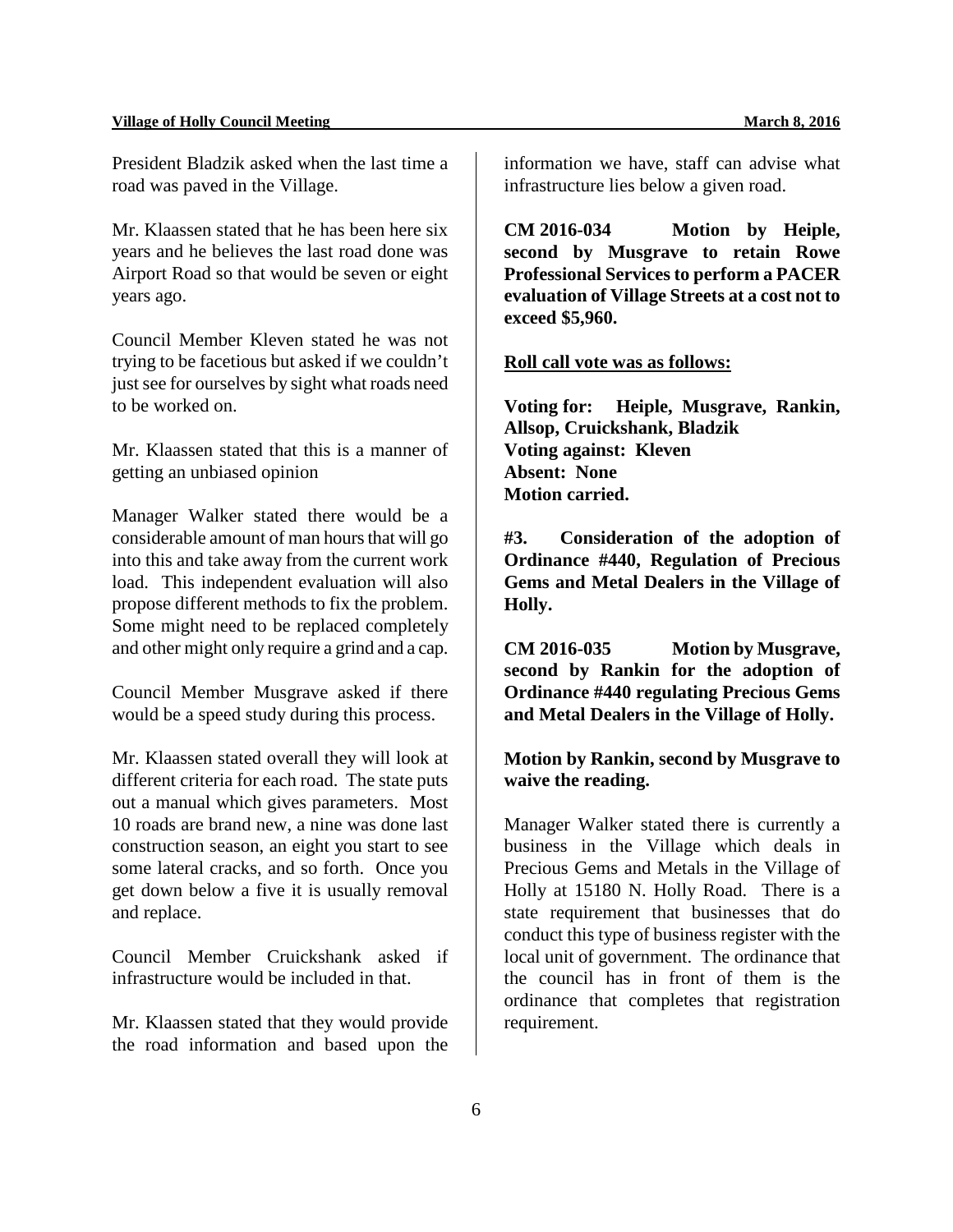Council Member Cruickshank stated that this follows a Michigan statute and asked if they gave this to us.

Manager Walker stated that the local government handles the registration process on behalf of the State of Michigan.

Larry Magaw, 213 Washington asked if this was another ordinance that we are not going to enforce and have no legal right to enforce. Is this already enforced by the State? Why do we need another ordinance, it seems like it is already enforced by the State. Citizens of Holly are citizens of the State.

Manager Walker stated this is a process set up by the state where the locals do the registration and conduct the enforcement. In order to complete the process this ordinance is required.

Larry Magaw, 213 Washington, stated it still seems irrelevant to him that we should have this on our backs when obviously we are not going to enforce this regulation. All we are going to do is collect some information and pass it to the state. Why don't we just get out of the way and let them send their information to the state.

Manager Walker stated the information is not passed onto the state, the state statute requires that businesses that conduct this type of business register with the local municipalities and the information is kept here. It is something we are responsible for and it is something we will enforce.

Council Member Kleven stated we were just basically having them fill out a registration.

Clerk/Treasurer Behrens stated that the process includes the submittal of an application, a fingerprint is taken and a criminal background check is conducted through the police department. If the applicant is a felon, there is a period of time you have to wait before being issues a certificate. If someone is recently released from prison, the Village is not going to issue a precious gem and metal dealer certificate to this person. This ordinance was prepared by Attorney Gildner to mirror state law.

Larry Magaw, 213 Washington stated that it still seems irrational to him.

#### **Roll call vote was as follows:**

**Voting for: Kleven, Musgrave, Rankin, Allsop, Cruickshank, Heiple, Bladzik Voting against: None Absent: None Motion carried.** 

#### **REPORTS**

#### **Village Manager**

Manager Walker stated that the Village is entering into contract negotiation and we have dates set up with each of the units and staff will keep the council abreast of developments.

President Bladzik asked about level crossings and he knows that the Maple Street crossing was closed up and fixed. Who is responsible for the crossing on Broad Street?

DPW Director Klaassen stated that the Village pays an annual maintenance fee for the upkeep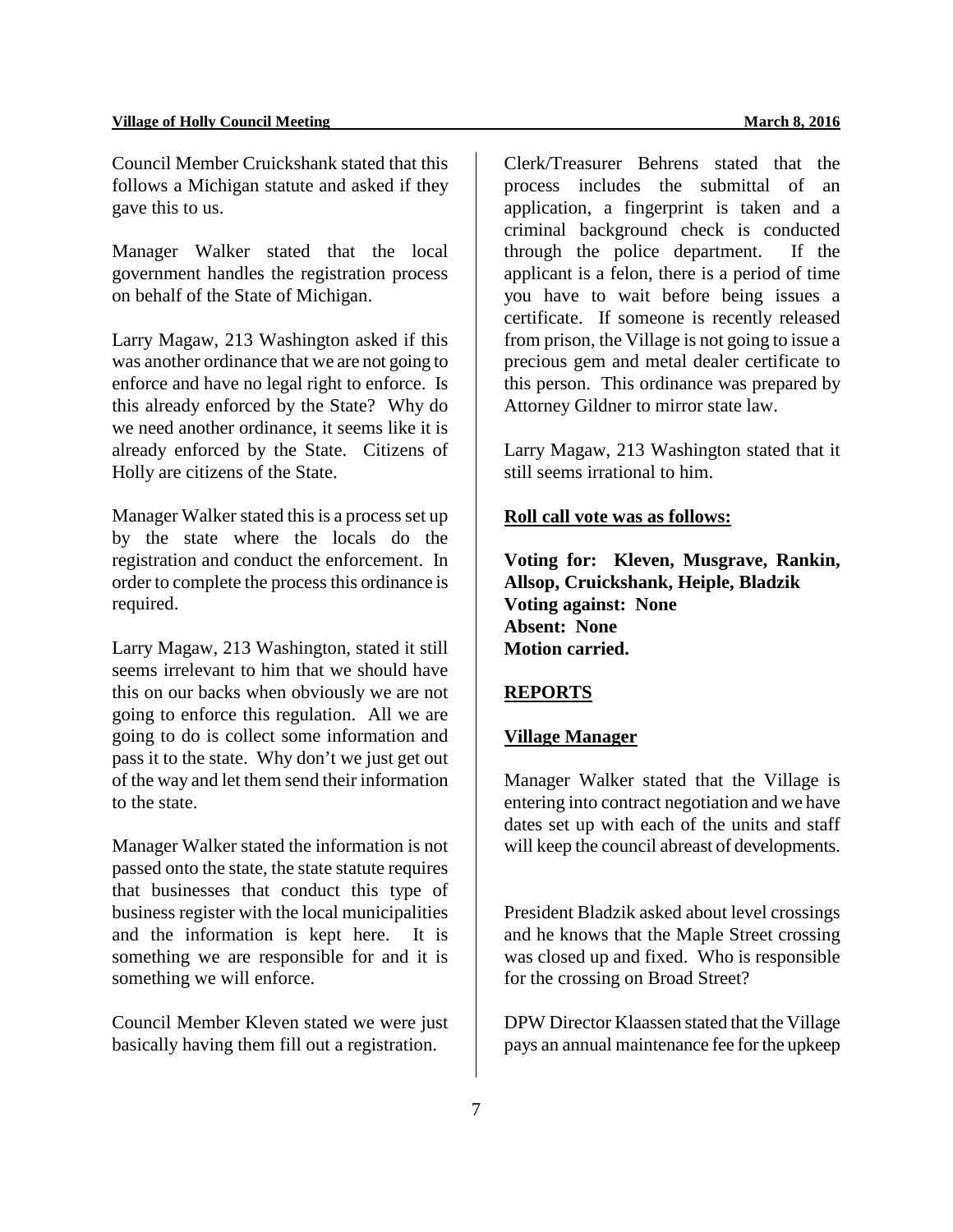of the crossings and they get to it when they can.

President Bladzik asked if a call could be placed regarding a timeline.

Council Member Kleven stated the Wi-Fi has not worked downtown in a couple of months.

Manager Walker stated we have reached out to them and they were looking to relocate the antenna but we will follow up with them and provide an update.

#### **Attorney**

Absent - Excused

#### **Clerk/Treasurer**

Nothing to report.

#### **BOARDS AND COMMISSIONS**

Council Member Heiple stated that the last meeting was cancelled due to in climate and O'Reilly's is on the next agenda for site plan review. She stated that the KRCC had 1,881 people come through the community center in February and she thinks that we have passed this today. There will be flyers of what tell the events of what is going on and classes offered. There will be a senior breakfast and chat first Thursday of the month and there will be Game Night every third Saturday.

Council Member Musgrave stated that last Thursday they had their annual banquet and accepted a certificate on behalf of the Village of Holly for our support of their programs.

Council Member Rankin stated they have firmed up the items they are going to ask for in budget and at their next meeting they will finalize the request.

Council Kleven stated this Saturday, March  $12<sup>th</sup>$  the coalition in coordination with Rose Hill Center is having a mental health first aid class. If someone is in an emotional distress situations and how they can handle it.

#### **COUNCIL COMMENTS**

Council Member Cruickshank stated that in our updated minutes from the department heads he thought that Toni Brinker was going to start providing an update. He also stated that it has been a few months regarding the Water Works building but we were gathering quotes to get that area tidied up.

#### **PUBLIC COMMENT**

John Lauve, 200 N. Saginaw asked about the status of the bike lane.

President Bladzik stated that it hasn't been posted on an agenda yet.

Larry Magaw, 213 Washington stated the road diet of Saginaw Street, there have been many instances where it doesn't work out it can be changed back but there has been no information on what metric will be used.

#### **ADJOURNMENT**

With nothing further to discuss, Village President Bladzik adjourned the meeting at 19:47.